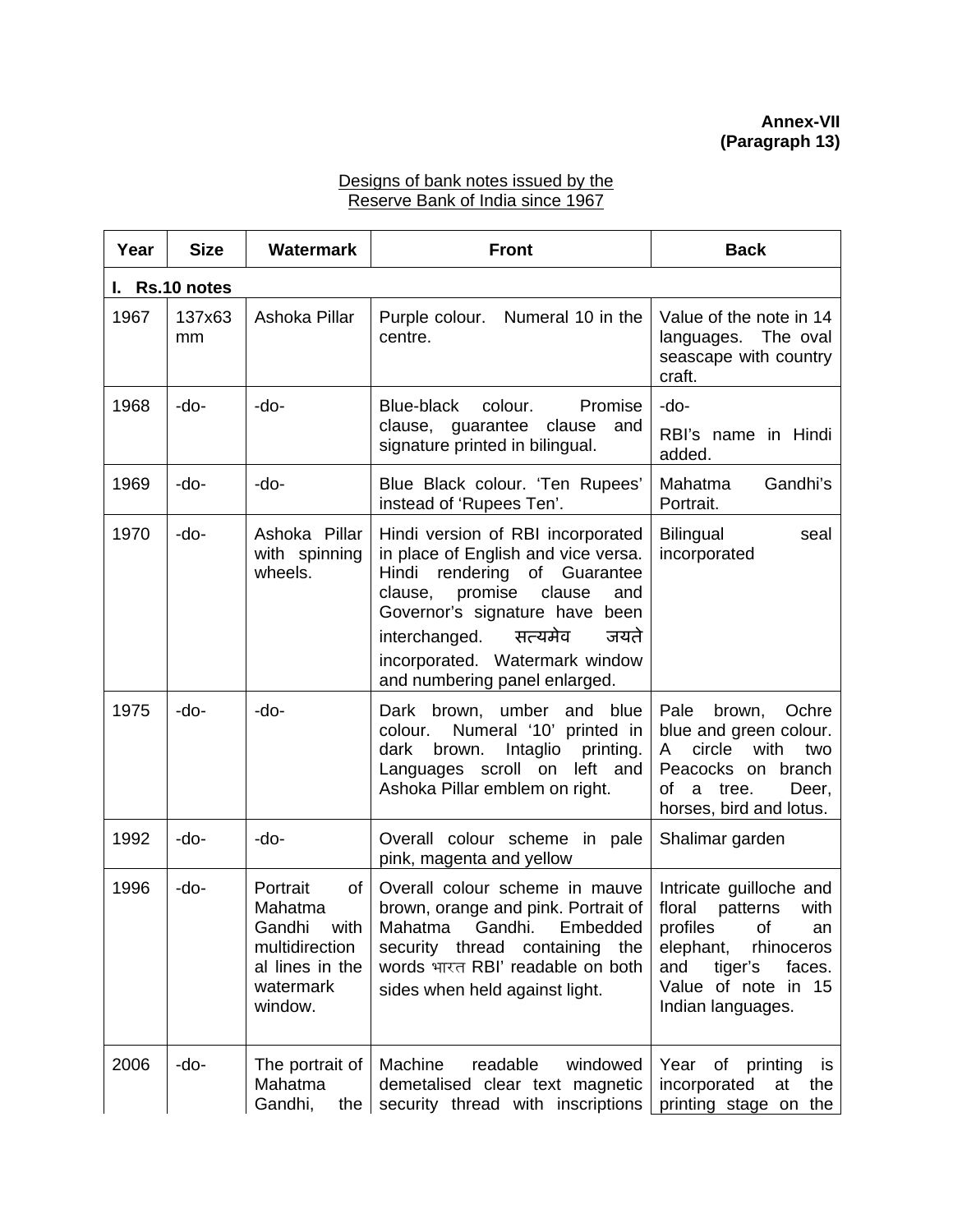| Year | <b>Size</b>     | <b>Watermark</b>                                                                                                                                                                                                                             | <b>Front</b>                                                                                                                                                                                                                                                                                                                                                                                                                                   | <b>Back</b>                                                                                                                                                                                                                                                                                              |
|------|-----------------|----------------------------------------------------------------------------------------------------------------------------------------------------------------------------------------------------------------------------------------------|------------------------------------------------------------------------------------------------------------------------------------------------------------------------------------------------------------------------------------------------------------------------------------------------------------------------------------------------------------------------------------------------------------------------------------------------|----------------------------------------------------------------------------------------------------------------------------------------------------------------------------------------------------------------------------------------------------------------------------------------------------------|
|      |                 | multidirection<br>al lines, and<br>an electrotype<br>mark showing<br>the<br>denomination<br>al numeral 10<br>appear in this<br>section<br>and<br>these can be<br>viewed better<br>when<br>the<br>banknote<br>is<br>held<br>against<br>light. | 'Bharat' (in Hindi) and RBI which<br>fluoresces in yellow on both sides<br>under UV light. (Generic).<br>Width: 1.4 mm<br>Dual coloured optical fibres.<br>The small floral design printed<br>both on the front (hollow) and<br>back (filled up) of the note in the<br>middle of the vertical band next to<br>the Watermark has an accurate<br>back-to-back registration so that<br>the numeral appears as one when<br>seen against the light. | of<br>reverse<br>the<br>banknote.                                                                                                                                                                                                                                                                        |
|      | II. Rs.20 notes |                                                                                                                                                                                                                                              |                                                                                                                                                                                                                                                                                                                                                                                                                                                |                                                                                                                                                                                                                                                                                                          |
| 1972 | 147X63<br>mm    | Ashoka Pillar                                                                                                                                                                                                                                | Saffron<br>colour.<br>Ashoka<br>Pillar<br>emblem on the right and language<br>panel on the left side.                                                                                                                                                                                                                                                                                                                                          | Bold lettering in Hindi<br>appears centrally in a<br>horizontal<br>panel,<br>flanked by figures 20<br>at the corner. Picture<br>of Parliament House.<br>On the left value in<br>Indian languages.                                                                                                        |
| 1975 | -do-            | Small Ashoka<br>Pillar<br>with<br>chain<br>of<br>spinning<br>wheels.<br>Resin treated<br>paper                                                                                                                                               | Red, blue, mauve and pale yellow<br>Numerical<br>colour.<br>20 in<br>dark<br>mauve on a light yellow<br>lotus<br>shaped design. Language scroll<br>on the left and Ashoka Pillar<br>emblem on right.<br>The printing<br>bleeds off on all sides but not in<br>corners, which are paper white.<br>Bilingual names,<br>clauses<br>and<br>signature.                                                                                              | Dry<br>offset printing.<br>Red, blue and mauve<br>colour. Chariot wheel<br>of Konark Sun temple<br>at<br>the<br>centre.<br>Watermark window in<br>pale<br>blue<br>is<br>surrounded<br>by<br>an<br>ornamental design in<br>perfect register with<br>corresponding design<br>on obverse<br>of the<br>note. |
| 2001 | -do-            | Mahatma<br>Gandhi Portrait                                                                                                                                                                                                                   | The<br>security<br>thread<br>totally<br>embedded with the letters "Bharat"<br>(in Hindi) and "RBI" The colour is<br>predominantly reddish<br>orange.<br>The Ashoka<br>Pillar<br>has<br>been<br>replaced<br>by<br>the<br>Mahatma<br>Gandhi's Portrait in dark red while<br>the Ashoka Pillar has been shifted<br>to the left side bottom corner and<br>the size is smaller. The numeral                                                         | theme<br>The<br>central<br>Indian<br>depicts<br>the<br>coastal<br>line<br>with<br>coconut grooves. The<br>the<br>value of<br>note<br>in<br>15<br>appears<br>languages in a vertical<br>panel in the left hand<br>side.                                                                                   |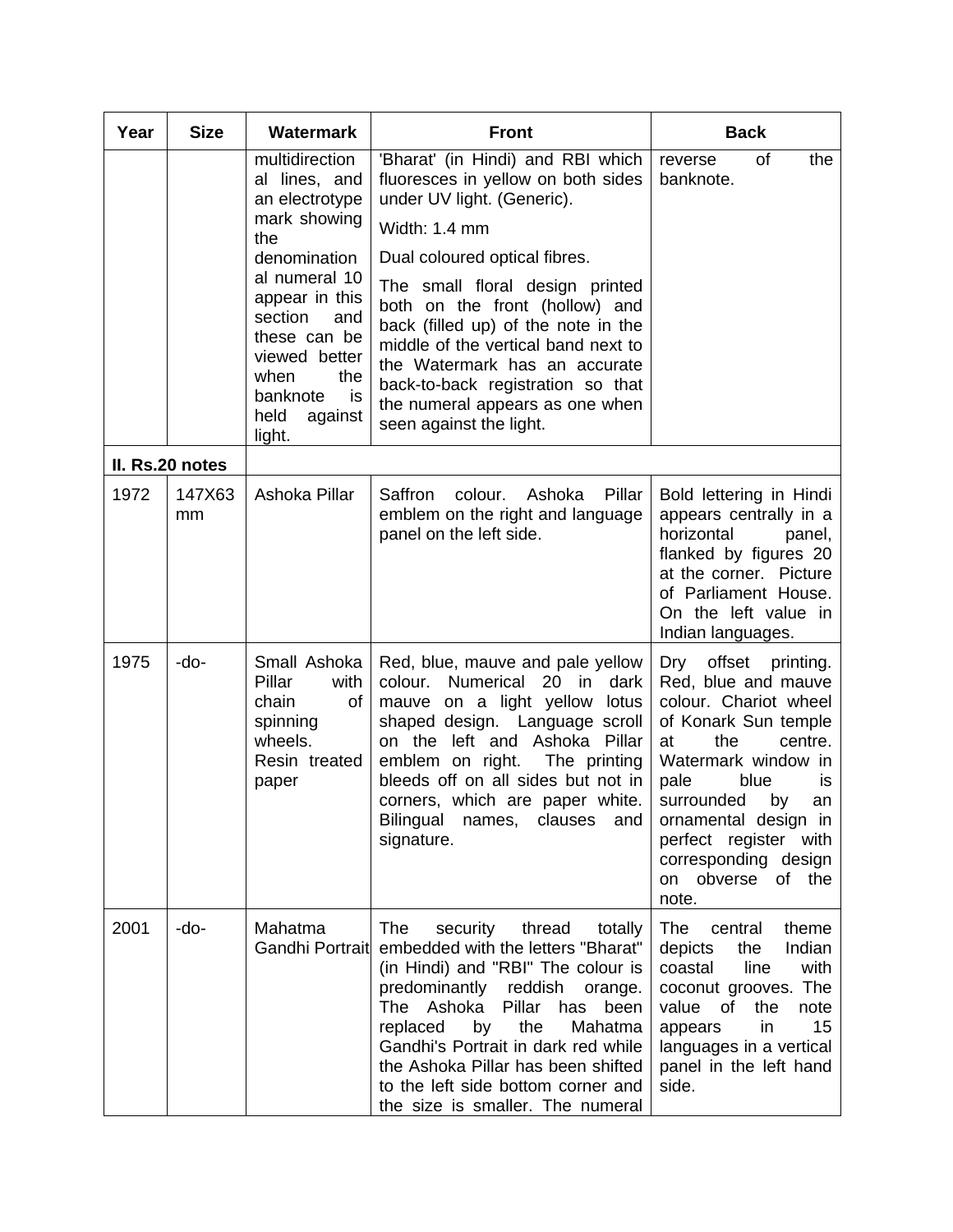| Year | <b>Size</b>      | <b>Watermark</b>                                                                                                                                                                                                                                                                            | <b>Front</b>                                                                                                                                                                                                                                                                                                                                                                                                                                                                                                                                                           | <b>Back</b>                                                                                                                                                                                                                                                |
|------|------------------|---------------------------------------------------------------------------------------------------------------------------------------------------------------------------------------------------------------------------------------------------------------------------------------------|------------------------------------------------------------------------------------------------------------------------------------------------------------------------------------------------------------------------------------------------------------------------------------------------------------------------------------------------------------------------------------------------------------------------------------------------------------------------------------------------------------------------------------------------------------------------|------------------------------------------------------------------------------------------------------------------------------------------------------------------------------------------------------------------------------------------------------------|
|      |                  |                                                                                                                                                                                                                                                                                             | 20, RBI seal, Mahatma Gandhi's<br>Portrait, RBI Legend, Guarantee<br>and Promise clauses, Governor's<br>Signature and Ashoka Pillar inset<br>are in intaglio. The words RBI and<br>the numeral 20 in Micro letters<br>appear alternatively behind the<br>Mahatma Gandhi's Portrait. An<br>identification mark by way of a<br>small vertical rectangle in raised<br>form appears on the left side of<br>the note to facilitate the visually<br>impaired<br>to<br>identify<br>the<br>denomination of the note. The<br>numbers in the number panel are<br>printed in red. |                                                                                                                                                                                                                                                            |
| 2006 | -do-             | The portrait of<br>Mahatma<br>Gandhi,<br>the<br>multidirection<br>al lines, and<br>an electrotype<br>mark showing<br>the<br>denomination<br>al numeral 20<br>appear in this<br>section<br>and<br>these can be<br>viewed better<br>when<br>the<br>banknote<br>is<br>held<br>against<br>light | Machine<br>readable<br>windowed<br>demetalised clear text magnetic<br>security thread with inscriptions<br>'Bharat' (in Hindi) and RBI which<br>fluoresces in yellow on both sides<br>under UV light (Generic).<br>Width: 1.4 mm<br>Dual coloured optical fibres.<br>The small floral design printed<br>both on the front (hollow) and<br>back (filled up) of the note in the<br>middle of the vertical band next to<br>the Watermark has an accurate<br>back-to-back registration so that<br>the numeral appears as one when<br>seen against the light.               | Year of printing<br><b>is</b><br>incorporated<br>at<br>the<br>printing stage on the<br>reverse<br>of<br>the<br>banknote.                                                                                                                                   |
|      | III. Rs.50 notes |                                                                                                                                                                                                                                                                                             |                                                                                                                                                                                                                                                                                                                                                                                                                                                                                                                                                                        |                                                                                                                                                                                                                                                            |
| 1975 | 147X73<br>mm     | Ashoka Pillar<br>with chain of<br>wheels.                                                                                                                                                                                                                                                   | Mauve colour with hues of blue<br>green and purple. Numeral 50 in<br>dark brown. Language scroll on<br>left and Ashoka Pillar emblem on<br>right. Printing bleeds off on all<br>sides except at corners.                                                                                                                                                                                                                                                                                                                                                               | Mauve,<br>brown<br>and<br>colours.<br>yellow<br>Parliament House at<br>the<br>centre.<br>Watermark window in<br>pale<br>mauve,<br>surrounded<br>by<br>an<br>design,<br>ornamental<br>which is in<br>perfect<br>register<br>with<br>corresponding<br>design |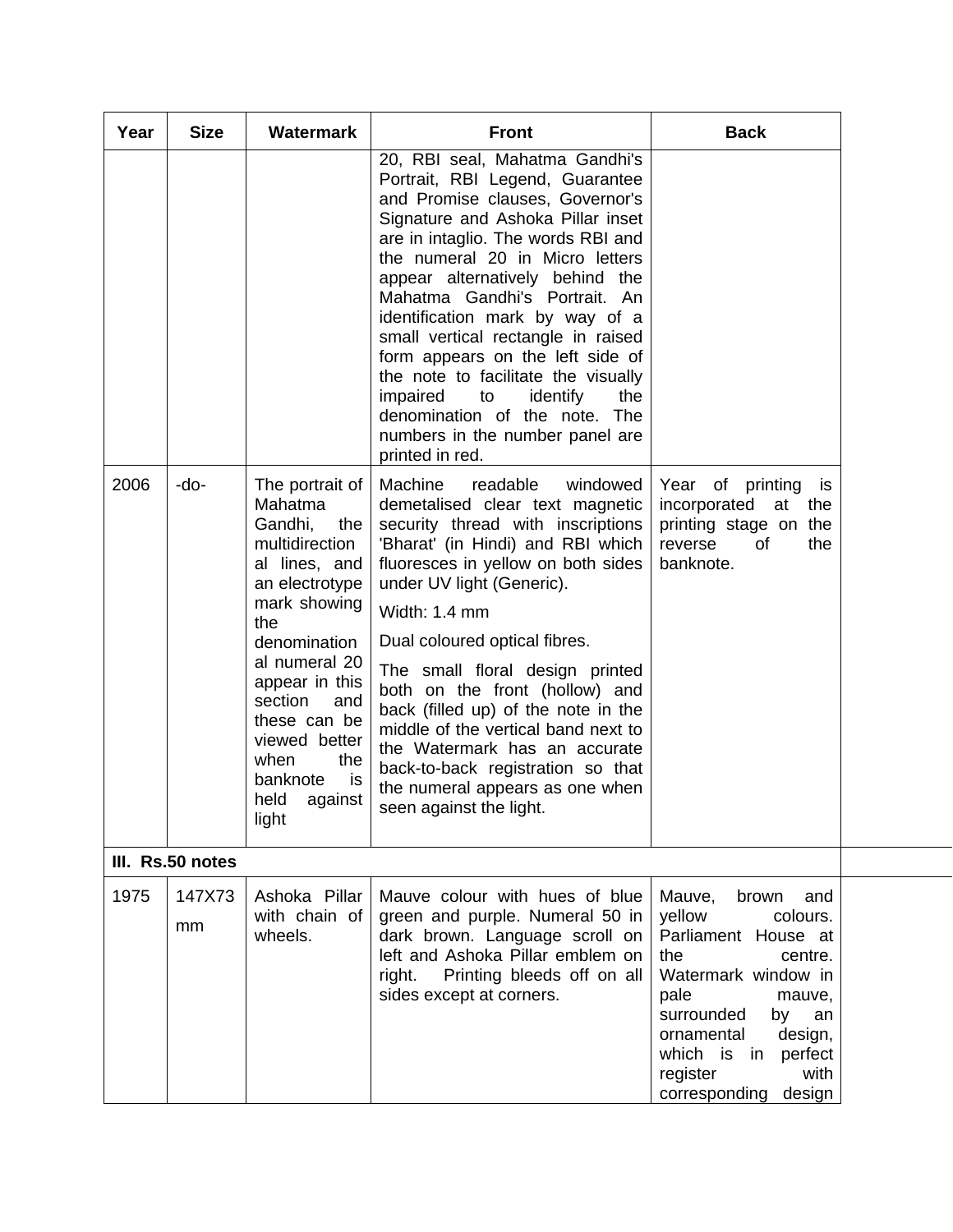| Year | <b>Size</b>     | <b>Watermark</b>                                                                                                                                                                  | <b>Front</b>                                                                                                                                                                                                                                                                                                                                                                                                                                                                                                                                                                                                                                                                                                                                                                                                                                                                                                                                                                                                                                                                                       | <b>Back</b>                                                                                                                                                                                   |
|------|-----------------|-----------------------------------------------------------------------------------------------------------------------------------------------------------------------------------|----------------------------------------------------------------------------------------------------------------------------------------------------------------------------------------------------------------------------------------------------------------------------------------------------------------------------------------------------------------------------------------------------------------------------------------------------------------------------------------------------------------------------------------------------------------------------------------------------------------------------------------------------------------------------------------------------------------------------------------------------------------------------------------------------------------------------------------------------------------------------------------------------------------------------------------------------------------------------------------------------------------------------------------------------------------------------------------------------|-----------------------------------------------------------------------------------------------------------------------------------------------------------------------------------------------|
|      |                 |                                                                                                                                                                                   |                                                                                                                                                                                                                                                                                                                                                                                                                                                                                                                                                                                                                                                                                                                                                                                                                                                                                                                                                                                                                                                                                                    | on the obverse.                                                                                                                                                                               |
| 1981 | Do              | -do-                                                                                                                                                                              | Intaglio-fast blue,<br>yellow<br>red.<br>Ashoka Pillar and languages in<br>deep violet colours, rest in deep<br>green and brown colours. सत्यमेव<br>जयते below Ashoka Pillar emblem.                                                                                                                                                                                                                                                                                                                                                                                                                                                                                                                                                                                                                                                                                                                                                                                                                                                                                                               | offset-yellowish<br>Dry<br>brown and body in<br>purple colour.<br>deep<br>Parliament House with<br>National flag on top                                                                       |
| 1997 | -do-            | Portrait<br>of<br>Mahatma<br>Gandhi<br>with<br>multidirection<br>al lines in the<br>window.                                                                                       | Yellow, blue and violet colour.<br>Pillar<br>Ashoka<br>replaced<br>by<br>Mahatma Gandhi Portrait in blue.<br>Security thread totally embedded<br>inside the note the letters 'भारत'<br>and 'RBI'. A small black solid<br>square on the left hand side of the<br>watermark to help the visually<br>impaired<br>to<br>identify<br>the<br>denomination of the note.                                                                                                                                                                                                                                                                                                                                                                                                                                                                                                                                                                                                                                                                                                                                   | A panoramic view of<br>India's<br>Parliament<br>House<br>with<br>floral<br>patterns<br>above<br>and<br>filigree patterns on the<br>sides. The value of<br>the note in 15 Indian<br>languages. |
| 2005 | -do-            | Mahatma<br>Gandhi,<br>multidirectional<br>lines,<br>showing<br>denominational<br>humeral<br>appear in<br>section<br>these<br>can<br>better RBI<br>viewed<br>when<br>against light | The portrait of Machine readable<br>windowed<br>demetalised clear text magnetic<br>the security thread with inscriptions<br>`Bharat' (in Hindi) and RBI which<br>and an fluoresces in yellow on both sides<br>electrotype mark under U.V.light -width 1.4 mm<br>the The Intaglio Printing i.e. raised<br>prints is more prominent in the<br>50 name of the Bank in Hindi and<br>this English, the Reserve Bank Seal,<br>and quarantee and promise clause,<br>be Ashoka Pillar Emblem on the left,<br>Governor's<br>signature. A<br>the square in intaglio on the left of the<br>banknote is held watermark window with increased<br>depth of engraving helps<br>the<br>visually impaired to identify the<br>denomination. Optical fibres are in<br>colour.<br>dual<br>The<br>small<br>floral<br>design printed both on the front<br>(hollow) and back (filled up) of the<br>banknote in the middle of the<br>vertical<br>band<br>the<br>to<br>next<br>window<br>watermark<br>has<br>an<br>accurate back-to-back registration<br>so that the numeral appears as<br>one when seen against the light. | Year of printing<br>is<br>incorporated<br>at<br>the<br>printing stage on the<br>reverse<br>the<br>0f<br>banknote.                                                                             |
|      | IV.Rs.100 notes |                                                                                                                                                                                   |                                                                                                                                                                                                                                                                                                                                                                                                                                                                                                                                                                                                                                                                                                                                                                                                                                                                                                                                                                                                                                                                                                    |                                                                                                                                                                                               |
| 1967 | 157X73          | Ashoka Pillar                                                                                                                                                                     | <b>Blue</b><br>Numeral<br>100<br>colour.                                                                                                                                                                                                                                                                                                                                                                                                                                                                                                                                                                                                                                                                                                                                                                                                                                                                                                                                                                                                                                                           | Vertical panel of 14                                                                                                                                                                          |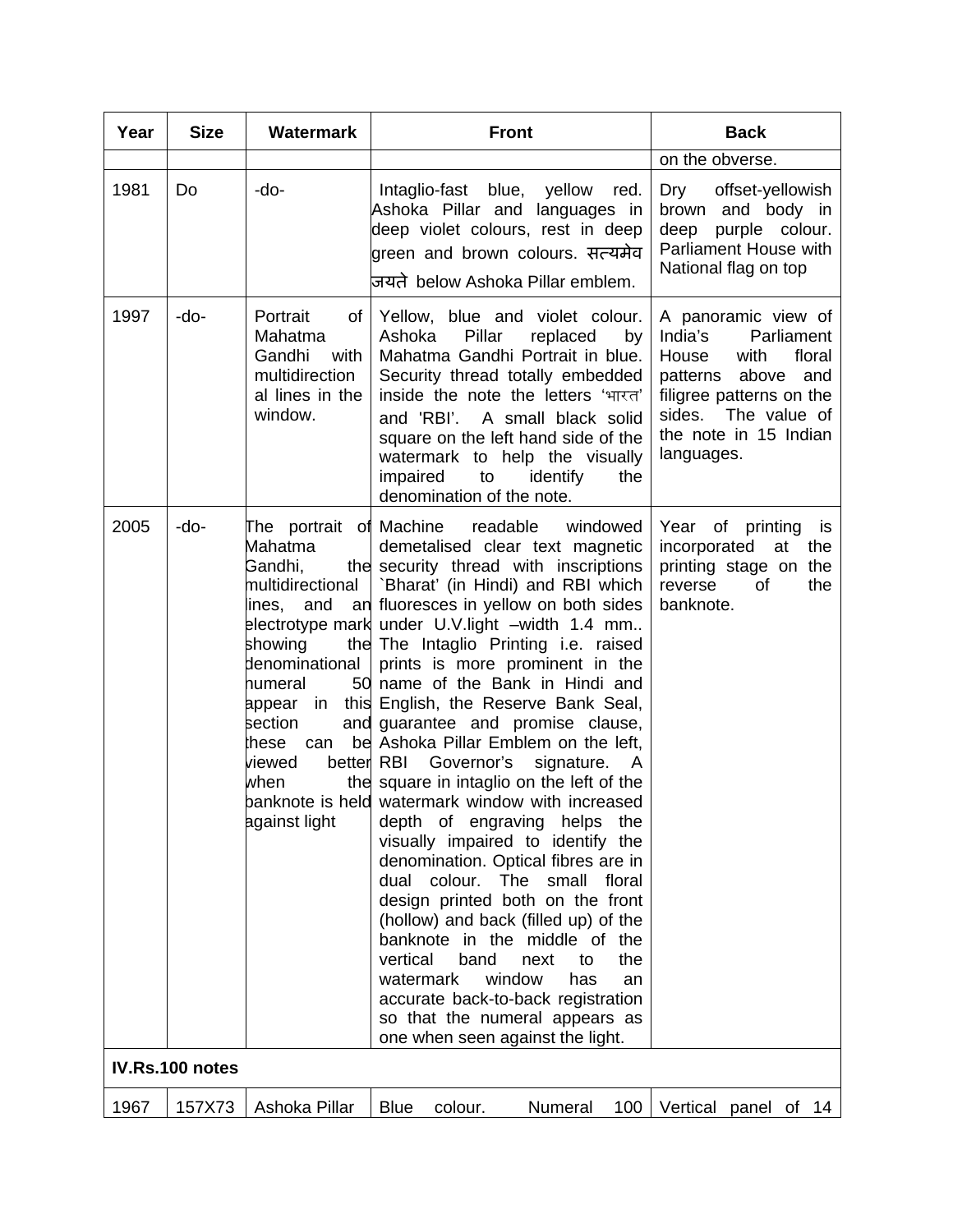| Year | <b>Size</b> | <b>Watermark</b>                          | <b>Front</b>                                                                                                                                                                                                                                                                                                                                                                          | <b>Back</b>                                                                                                                                                                                                                                                                                           |
|------|-------------|-------------------------------------------|---------------------------------------------------------------------------------------------------------------------------------------------------------------------------------------------------------------------------------------------------------------------------------------------------------------------------------------------------------------------------------------|-------------------------------------------------------------------------------------------------------------------------------------------------------------------------------------------------------------------------------------------------------------------------------------------------------|
|      | mm          |                                           | appears prominently in centre.<br>Ashoka Pillar emblem on the right.                                                                                                                                                                                                                                                                                                                  | Indian languages<br>on<br>left. Hirakud Dam in<br>the background in a<br>circular frame.                                                                                                                                                                                                              |
| 1969 | -do-        | $-do-$                                    | Blue colour and promise clause,<br>Guarantee clause and Governor's<br>signature in bilingual.                                                                                                                                                                                                                                                                                         | Picture<br>of Mahatma<br>Gandhi<br>sitting<br>in.<br>a<br>with<br>posture<br>Sevagram Ashram in<br>the background in a<br>circular frame.                                                                                                                                                             |
| 1975 | -do-        | Ashoka Pillar<br>with spinning<br>wheels. | Intaglio deep blue with hues of<br>blue, brown, pink and dark green.<br><b>Numeral</b><br>100<br>dark<br>blue.<br>in<br>Watermark window<br>light<br>blue.<br>RBI's<br>promise clause,<br>name,<br>Guarantee clause and Governor's<br>signature in bilingual. Language<br>scroll on left and Ashoka Pillar<br>emblem on right. Printing bleeds<br>off on all sides except at corners. | Intaglio deep blue and<br>brown shade of corn,<br>agricultural operations,<br>Tea plantation<br>and<br>hydroelectric<br>power<br>`Watermark'<br>project.<br>window is surrounded<br>by<br>an<br>ornamental<br>design,<br>which is in<br>perfect<br>register with<br>similar design on the<br>obverse. |
| 1979 | $-do-$      | $-do-$                                    | One side intaglio blue, red and<br>deep green, Tints of reddish and<br>yellowish green shade सत्यमेव<br>जयते'<br>below<br>Pillar<br>Ashoka<br>emblem.                                                                                                                                                                                                                                 | Dry-offset. Black and<br>maroon colours.<br>Tint<br>design<br>in<br>greenish<br>blue<br>and<br><b>brownish</b><br>shades.                                                                                                                                                                             |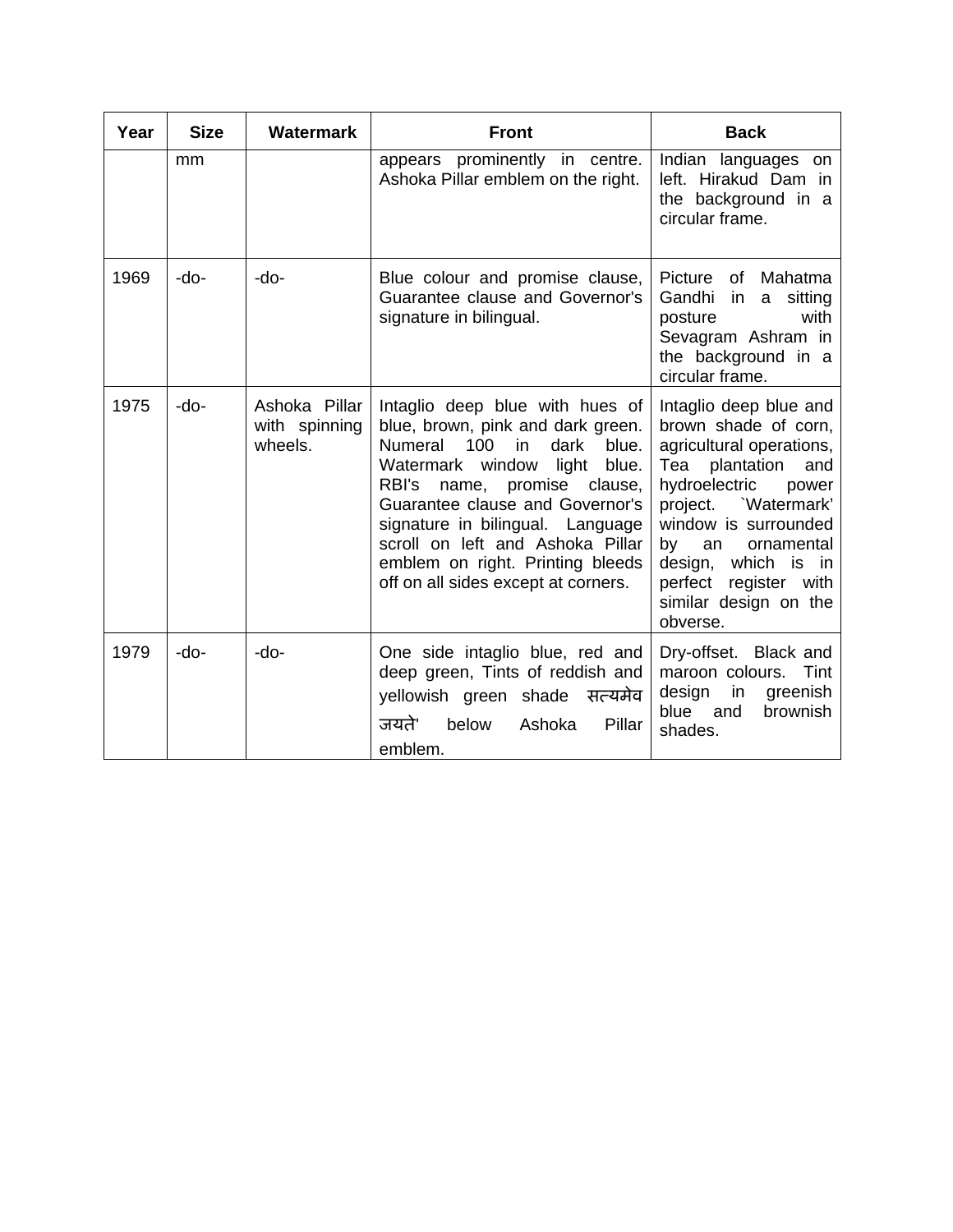| Year | <b>Size</b> | <b>Watermark</b>                                                                                                                                                                                                                                                             | <b>Front</b>                                                                                                                                                                                                                                                                                                                                                                                                                                                                                                                                                                                                                                                                                                                                                                                                                                                                                                                                                                                                                                                                       | <b>Back</b>                                                                                                                                                                                                                             |
|------|-------------|------------------------------------------------------------------------------------------------------------------------------------------------------------------------------------------------------------------------------------------------------------------------------|------------------------------------------------------------------------------------------------------------------------------------------------------------------------------------------------------------------------------------------------------------------------------------------------------------------------------------------------------------------------------------------------------------------------------------------------------------------------------------------------------------------------------------------------------------------------------------------------------------------------------------------------------------------------------------------------------------------------------------------------------------------------------------------------------------------------------------------------------------------------------------------------------------------------------------------------------------------------------------------------------------------------------------------------------------------------------------|-----------------------------------------------------------------------------------------------------------------------------------------------------------------------------------------------------------------------------------------|
| 1996 | -do-        | Portrait<br>of l<br>Mahatma<br>Gandhi<br>with<br>multidirection<br>al lines in the<br>watermark<br>window.                                                                                                                                                                   | Printed with the combination of<br>offset<br>intaglio<br>and<br>process.<br>overall colour is predominantly<br>blue, grey and green. Portrait of<br>Mahatma Gandhi. A windowed<br>security thread partly visible from<br>the front but totally embedded<br>inside. Letters `भारत' and 'RBI'<br>printed on the thread.<br>A small black solid triangle in<br>intaglio on left hand side of the<br>watermark to help the visually<br>impaired<br>to<br>identify<br>the<br>denomination of the note.                                                                                                                                                                                                                                                                                                                                                                                                                                                                                                                                                                                  | Central theme depicts<br>a panoramic view of<br>the<br>Kanchangunga<br>with<br>floral<br>range<br>patterns above<br>and<br>filigree patterns on the<br>sides. The value of<br>note appears in 15<br>languages on the left<br>hand side. |
| 2005 | $-do-$      | The portrait of<br>Mahatma<br>Gandhi, the<br>multidirectional<br>lines, and an<br>electrotype<br>mark showing<br>the<br>denominational<br>numeral 100<br>appear in this<br>section and<br>these can be<br>viewed better<br>when the<br>banknote is<br>held against<br>light. | Machine-readable<br>windowed<br>demetalised clear text magnetic<br>security thread with inscriptions<br>`Bharat' (in Hindi) and RBI on<br>notes of Rs.100 with exclusive<br>colour shift. Colour of the thread<br>shall shift from green to blue when<br>viewed from different angles.<br>- It<br>will fluoresce in yellow on the<br>reverse and the text will fluoresce<br>on the obverse under U.V.light -<br>width $-2$ m.m.<br>The Intaglio Printing <i>i.e.</i> raised<br>prints is more prominent in the<br>name of the Bank in Hindi and<br>English, the Reserve Bank Seal,<br>guarantee and promise clause,<br>Ashoka Pillar Emblem on the left,<br>Governor's<br>signature.<br>RBI<br>- A<br>triangle in intaglio on the left of the<br>watermark window with increased<br>depth of engraving helps the<br>visually impaired to identify the<br>denomination. Optical fibres are in<br>dual colour. The small floral<br>design printed both on the front<br>(hollow) and back(filled up) of the<br>banknote in the middle of the<br>vertical<br>band<br>the<br>next<br>to | of printing<br>Year<br>is<br>incorporated<br>the<br>at<br>printing stage on the<br>reverse<br>the<br>οf<br>banknote.                                                                                                                    |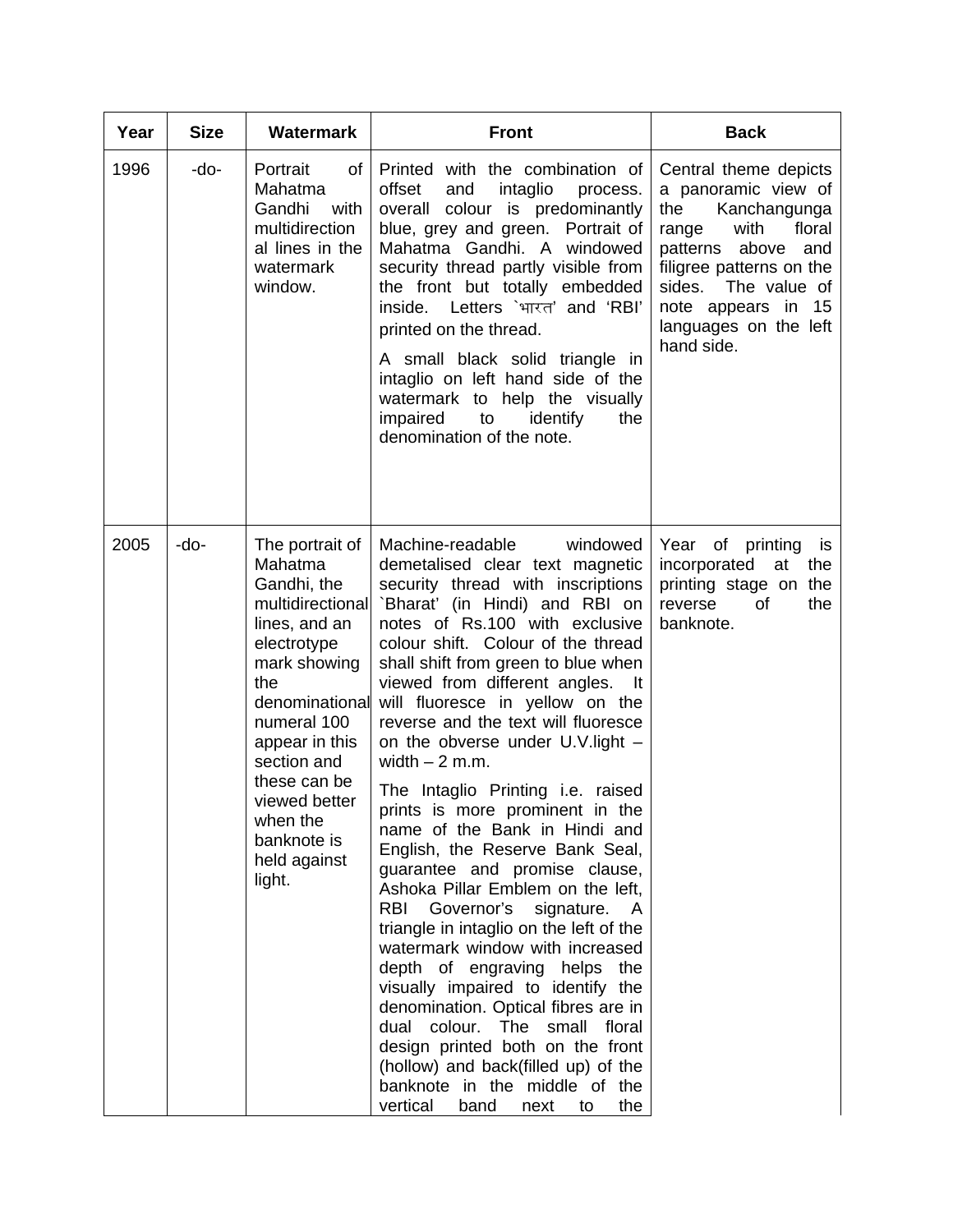| Year | <b>Size</b>            | <b>Watermark</b>                                                                                                | <b>Front</b>                                                                                                                                                                                                                                                                                                                                                                                                                                                                                                                                                                                                                                                                                                                                                                          | <b>Back</b>                                                                                                                                                                                                                                                                                                    |
|------|------------------------|-----------------------------------------------------------------------------------------------------------------|---------------------------------------------------------------------------------------------------------------------------------------------------------------------------------------------------------------------------------------------------------------------------------------------------------------------------------------------------------------------------------------------------------------------------------------------------------------------------------------------------------------------------------------------------------------------------------------------------------------------------------------------------------------------------------------------------------------------------------------------------------------------------------------|----------------------------------------------------------------------------------------------------------------------------------------------------------------------------------------------------------------------------------------------------------------------------------------------------------------|
|      |                        |                                                                                                                 | watermark<br>window<br>has<br>an<br>accurate back to back registration<br>so that the numeral appears as<br>one when seen against the light.                                                                                                                                                                                                                                                                                                                                                                                                                                                                                                                                                                                                                                          |                                                                                                                                                                                                                                                                                                                |
|      | <b>V. Rs.500 notes</b> |                                                                                                                 |                                                                                                                                                                                                                                                                                                                                                                                                                                                                                                                                                                                                                                                                                                                                                                                       |                                                                                                                                                                                                                                                                                                                |
| 1987 | 167X73<br>mm           | Ashoka Pillar<br>with spinning<br>wheels.                                                                       | Printed by dry offset and intaglio<br>process. Background colours in<br>peacock blue, ochre and green.<br>Gandhi,<br>Portrait<br>of<br>Mahatma<br>Ashoka Pillar emblem, Promise<br>clause &<br>language panel are<br>printed in intaglio.<br>Five black<br>horizontal relief lines in intaglio on<br>the left side of the watermark to<br>help the visually impaired to<br>identify the denomination of the<br>note.                                                                                                                                                                                                                                                                                                                                                                  | Background<br>showing<br>rising<br>sun.<br>Background colours in<br>deep green, orange<br>and<br>sky<br>blue.<br>Gandhi<br>Mahatma<br>leading a<br>group of<br>people.                                                                                                                                         |
| 1997 | -do-                   | Portrait<br>of<br>Mahatma<br>Gandhi<br>with<br>the<br>multidirection<br>al lines in the<br>watermark<br>window. | Printed by offset and intaglio<br>Colour<br>scheme<br>process.<br>is i<br>predominantly in yellow, green,<br>mauve and brown.<br>Mahatma<br>Gandhi's portrait is dark brown in<br>Mahatma<br>colour.<br>Gandhi's<br>portrait, RBI legend guarantee and<br>promise clauses, Ashoka Pillar<br>inset and Governor's signature are<br>in intaglio. A windowed security<br>thread, partly visible from the front<br>totally<br>embedded<br>inside.<br>but<br>Letters भारत and RBI are printed<br>on the thread.<br>Green vertical<br>band behind the Mahatma Gandhi<br>portrait where latent image of 500<br>is printed. A small black solid<br>circle in intaglio on the left hand<br>side of the watermark to help the<br>visually impaired to identify the<br>denomination of the note. | Gandhi<br>Mahatma<br>leading a<br>group of<br>people in brown colour<br>with<br>floral<br>patterns<br>appearing above and<br>filigree<br>patterns<br>on<br>each<br>side<br>this<br>0f<br>vertical<br>theme.<br>A<br>panel of 15 languages<br>appear on the left. All<br>the above features are<br>in intaglio. |
| 2000 | -do-                   | -do-                                                                                                            | The colours are predominantly<br>mild yellow, mauve and brown.<br>Mahatma Gandhi's portrait is in<br>light brown. Numeral 500 printed<br>in Optically Variable Ink (OVI) in<br>Green to Blue colour shift. Except<br>these changes, other designs are<br>same as of 1997 series notes.                                                                                                                                                                                                                                                                                                                                                                                                                                                                                                | The<br>design<br>the<br>is<br>the<br>same as is<br><b>on</b><br>1997 series note.                                                                                                                                                                                                                              |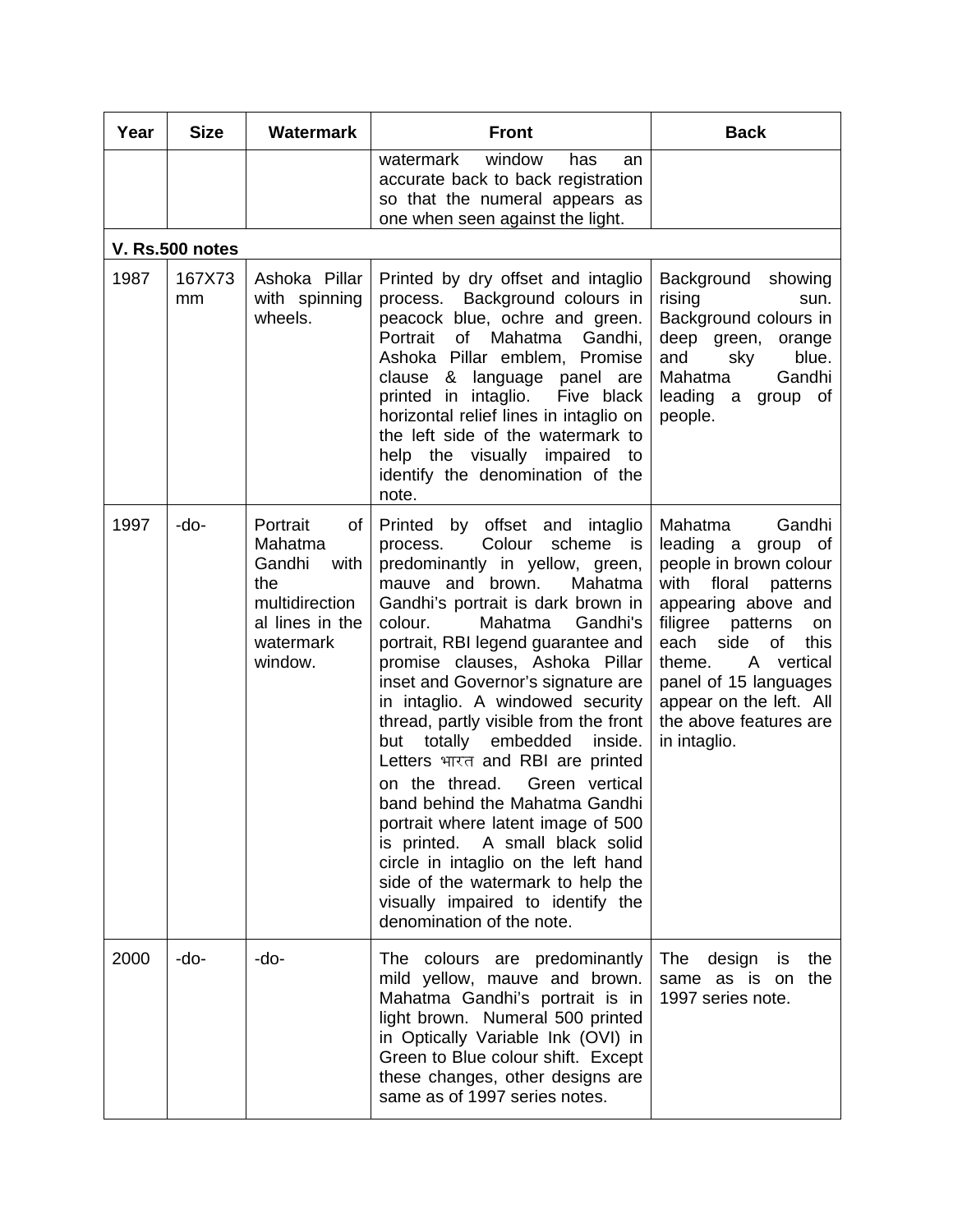| Year | <b>Size</b>                | <b>Watermark</b>                                                                                               | <b>Front</b>                                                                                                                                                                                                                                                                                                                                                                                                                                                                                                                                                                                                                                                                                                                                                                                                                                                                                                                                                                                                                                                                                                                                                                                                                                                                                                                                                                                        | <b>Back</b>                                                                                                                                                  |
|------|----------------------------|----------------------------------------------------------------------------------------------------------------|-----------------------------------------------------------------------------------------------------------------------------------------------------------------------------------------------------------------------------------------------------------------------------------------------------------------------------------------------------------------------------------------------------------------------------------------------------------------------------------------------------------------------------------------------------------------------------------------------------------------------------------------------------------------------------------------------------------------------------------------------------------------------------------------------------------------------------------------------------------------------------------------------------------------------------------------------------------------------------------------------------------------------------------------------------------------------------------------------------------------------------------------------------------------------------------------------------------------------------------------------------------------------------------------------------------------------------------------------------------------------------------------------------|--------------------------------------------------------------------------------------------------------------------------------------------------------------|
| 2005 | -do-                       | Mahatma<br>Gandhi,<br>electrotype<br>the<br>numeral<br>section<br>viewed<br>when<br>banknote<br>held<br>light. | The portrait of Machine-readable<br>windowed<br>demetalised clear text magnetic<br>the security thread with inscriptions<br>multidirectional `Bharat' (in Hindi) and RBI on<br>lines, and an notes of Rs.500 with exclusive<br>colour shift. Colour of the thread<br>mark showing shall shift from green to blue when<br>viewed from different angles. It<br>denominational will fluoresce in yellow on the<br>500 reverse and the text will fluoresce<br>appear in this on the obverse under U.V.light -<br>and width $-3$ m.m. The Intaglio<br>these can be Printing i.e. raised prints is more<br>better prominent in the name of the Bank<br>the in Hindi and English, the Reserve<br>Seal,<br>is Bank<br>guarantee<br>and<br>against promise clause, Ashoka<br>Pillar<br>Emblem<br>the<br>left,<br><b>RBI</b><br>on<br>Governor's signature. A circle in<br>intaglio<br>the<br>left<br>on<br>0f<br>the<br>watermark window with increased<br>depth of engraving helps<br>the<br>visually impaired to identify the<br>denomination. Optical fibres are<br>in dual colour. The small floral<br>design printed both on the front<br>(hollow) and back(filled up) of the<br>banknote in the middle of the<br>vertical<br>band<br>the<br>next<br>to<br>watermark<br>window<br>has<br>an<br>accurate back to back registration<br>so that the numeral appears as<br>one when seen against the light. | Year of printing is<br>incorporated<br>at<br>the<br>printing stage on the<br>the<br>reverse<br>οf<br>banknote.                                               |
|      | <b>VI. Rs.1000/- notes</b> |                                                                                                                |                                                                                                                                                                                                                                                                                                                                                                                                                                                                                                                                                                                                                                                                                                                                                                                                                                                                                                                                                                                                                                                                                                                                                                                                                                                                                                                                                                                                     |                                                                                                                                                              |
| 2000 | 177X73<br>mm               | Portrait<br>of<br>Mahatma<br>Gandhi<br>with<br>multidirection<br>al lines in the<br>watermark<br>window.       | Colour<br>is generally<br>pink<br>(light)<br>peach colour with grey offset<br>background).<br>Mahatma Gandhi's<br>portrait<br>is<br>brown<br>colour.<br>in<br>Mahatma<br>Gandhi's<br>portrait,<br>numeral 1000, एक हजार रुपये, RBI<br>seal, RBI legend, guarantee and<br>Governor's<br>promise<br>clause,                                                                                                                                                                                                                                                                                                                                                                                                                                                                                                                                                                                                                                                                                                                                                                                                                                                                                                                                                                                                                                                                                           | The theme depicts the<br>overall development of<br>the Indian economy in<br>three-colour<br>intaglio.<br>15-language<br>The<br>panel is on the left<br>side. |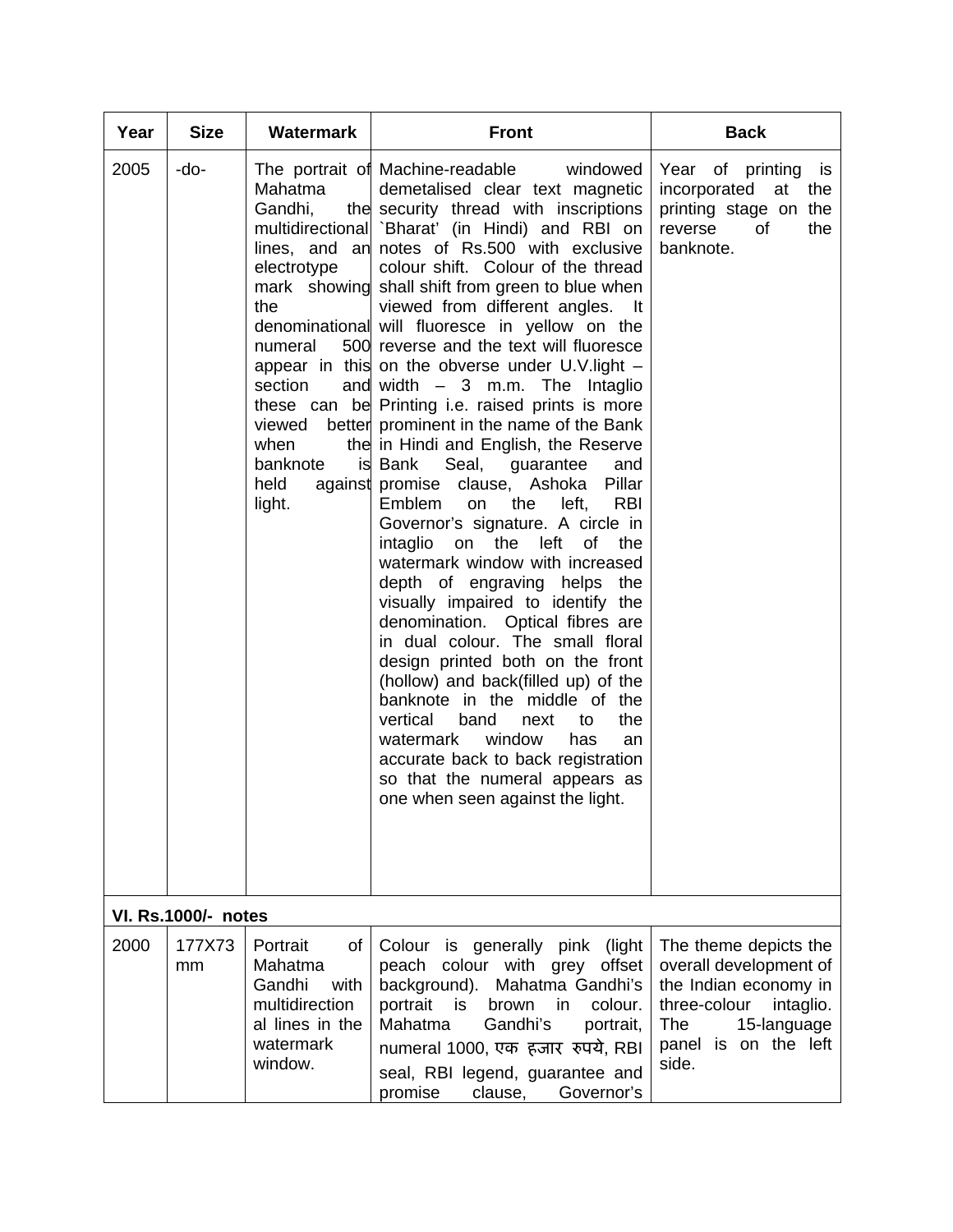| Year | <b>Size</b> | <b>Watermark</b>                                                                                                              | <b>Front</b>                                                                                                                                                                                                                                                                                                                                                                                                                                                                                                                                                                                                                                                                                                                                                                                                                                                                                                                                                                                                                                                                                                                                                                                                                                                   | <b>Back</b>                                                                                                       |
|------|-------------|-------------------------------------------------------------------------------------------------------------------------------|----------------------------------------------------------------------------------------------------------------------------------------------------------------------------------------------------------------------------------------------------------------------------------------------------------------------------------------------------------------------------------------------------------------------------------------------------------------------------------------------------------------------------------------------------------------------------------------------------------------------------------------------------------------------------------------------------------------------------------------------------------------------------------------------------------------------------------------------------------------------------------------------------------------------------------------------------------------------------------------------------------------------------------------------------------------------------------------------------------------------------------------------------------------------------------------------------------------------------------------------------------------|-------------------------------------------------------------------------------------------------------------------|
|      |             |                                                                                                                               | signature are in intaglio printing.<br>Left hand number panel in red<br>colour and right hand number<br>panel in blue colour.<br>Numeral<br>1000 printed in Optically Variable<br>Ink (OVI) in Green to Blue colour<br>Optically variable (colour<br>shift.<br>shifting) windowed security thread<br>with<br>magnetic<br>property<br>and<br>containing text `भारत 1000 RBI'.<br>Green vertical band behind the<br>Mahatma Gandhi portrait where<br>latent image of 1000 is printed. A<br>small black solid diamond shape<br>mark in intaglio on the left hand<br>side of the watermark to help the<br>visually impaired to identify the<br>denomination of the note.                                                                                                                                                                                                                                                                                                                                                                                                                                                                                                                                                                                           |                                                                                                                   |
| 2005 | - do -      | Mahatma<br>Gandhi,<br>electrotype<br>mark showing<br>the<br>numeral<br>section<br>viewed<br>when<br>banknote<br>held<br>light | The portrait of Machine-readable<br>windowed<br>demetalised clear text magnetic<br>the security thread with inscriptions<br>multidirectional `Bharat' (in Hindi) and RBI on<br>lines, and an notes of Rs.1000 with exclusive<br>colour shift. Colour of the thread<br>shall shift from green to blue when<br>viewed from different angles.<br>It<br>denominational will fluoresce in yellow on the<br>1000 reverse and the text will fluoresce<br>appear in this on the obverse under U.V.light -<br>and width $-3$ m.m. The Intaglio<br>these can be Printing i.e. raised prints is more<br>better prominent in the name of the Bank<br>the in Hindi and English, the Reserve<br>is Bank Seal, guarantee<br>and<br>clause, Ashoka<br>Pillar<br>against promise<br>Emblem<br>left,<br><b>RBI</b><br>on<br>the<br>Governor's signature. A diamond<br>in intaglio on the left of the<br>watermark window with increased<br>depth of engraving helps the<br>visually impaired to identify the<br>denomination. Optical fibres are in<br>dual colour. The small<br>floral<br>design printed both on the front<br>(hollow) and back(filled up) of the<br>banknote in the middle of the<br>vertical<br>band<br>next<br>to<br>the<br>watermark<br>window<br>has<br>an | of printing<br>Year<br>is<br>incorporated at<br>the<br>printing stage on the<br>reverse<br>the<br>0f<br>banknote. |